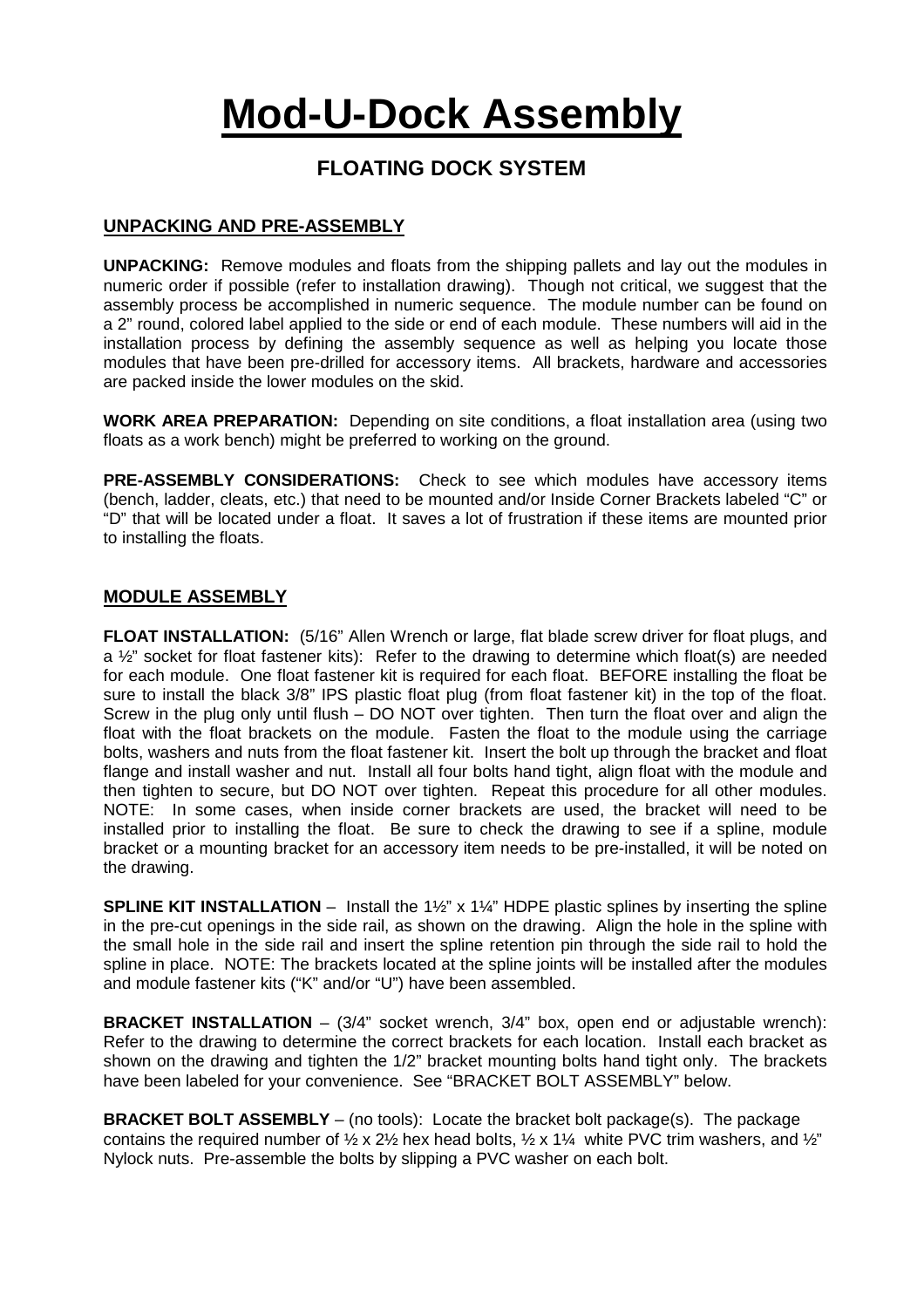# **FLOATING DOCK SYSTEM**

**ACCESSORY INSTALLATION** – (1/2" and/or 9/16" socket wrench): Refer to drawing for the location of accessory items (bench, ladder, mooring cleats. module hinge kits, etc). Install accessory item(s) and/or backing plates on modules after installing the brackets and before putting the module in the water.

**PILING BRACKET COVERS** – (no tools): The 5" diameter PVC piling bracket covers for AP & BP brackets should be installed prior to putting the modules in the water. To install the cover, firmly wiggle the cover to get the slot in the cover started on the top guide ring, then firmly push the cover down until the bracket snaps over the lower guide ring.

## **DOCK INSTALLATION**

**SHORELINE TRANSITION** – (no tools): If a gangway or module with hinge kit is included in the dock package, it should be assembled and staged separately. Depending upon site conditions and the method of mounting, it may be installed after the dock system is complete.

**FLOATING MODULE INSTALLATION** – (3/4" socket wrench, 3/4" box, open end or adjustable wrench): After the modules have been assembled with floats and splines, turn them right-side-up and put the modules in the water in numeric sequence. If the dock is large or has finger piers and/or platforms, it can be assembled and installed in small blocks or stages if desired. Using the drawings as a guide, connect modules as shown using the splines for alignment and fasten with the 1½" x 4" bolts ("K" and/or "U") as shown. After the modules have been connected with the splines and module fastener bolts install the brackets as indicated on the drawings.

NOTE: The modules can be assembled on land if necessary, but it is considerably easier to install brackets and hardware when the modules are floating.

Connect the modules and install bracket bolts HAND TIGHT. Check the drawing to determine where additional "k" or "u" module fastener kits are required - bolt modules together as shown. After all bracket bolts and module fastener kits have been installed, all bolts should be tightened. The bracket bolts should be tightened only until the bracket face firmly contacts the side on the dock module - DO NOT over-tighten. Over tightening will crush and deform the module side and cause excessive noise (squeaking). Some initial noise is normal and will diminish over time. A light coat of high grade silicone spray applied between the bracket and module will significantly minimize this initial squeaking.

#### **ANCHORING OPTIONS**

**AUGER PILING INSTALLATION**– (9/16" socket, 24" pipe wrench or Mod-U-Dock Gahooley tool optional): Attach all auger feet to 2.375" OD high tensile galvanized steel tubes and secure with the bolts supplied with the augers. Position the dock or subsections as desired and insert auger foot through the top of the white PVC auger piling cover and bracket. While maintaining the piling in a plumb position, lower it to the bottom. Using either a pipe wrench or Gahooley auger piling tool, screw the piling into the bottom until secure. If the bottom is soft, the auger piling will need to be installed deeper. With a standard mud bottom, one to two feet of insertion is recommended. The top of the auger piling should normally be about one foot above the top of the piling bracket cover, but this can be modified to accommodate site conditions and water level fluctuation.